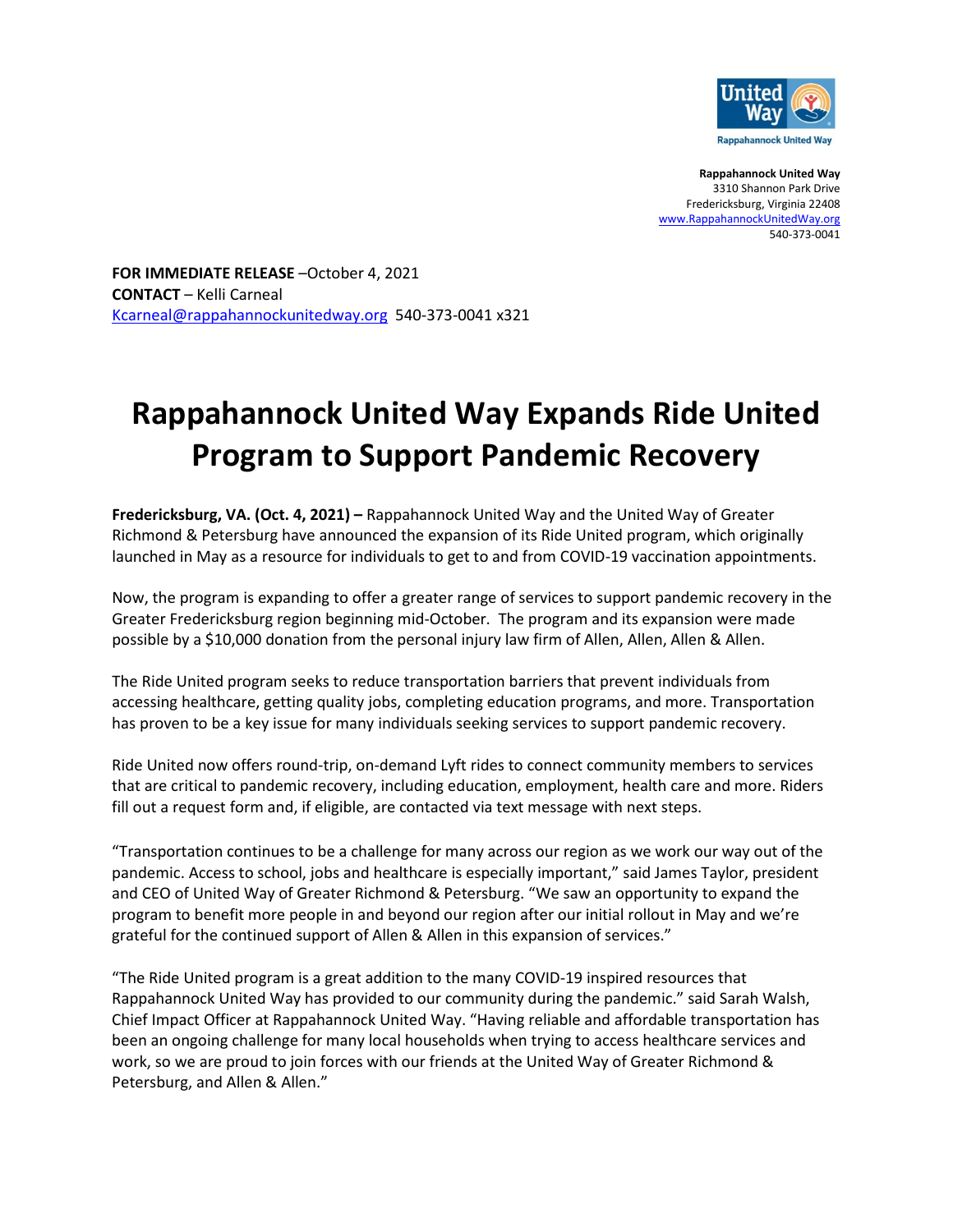For individuals interested in using the program, Ride United can be utilized for the following reasons:

#### **Medical Trips\***

- COVID-19 vaccine appointments
- Flu vaccine appointments
- Non-emergency medical appointments
- Pharmacy/prescription pick up
- Non-emergency hospital visit

(\*Ride United may NOT be used for COVID-19 testing.)

# **Employment Trips**

- Job interviews, job training and job fairs
- Pre-job requirement (drug test, finger printing, other required documentation)
- Work (one-time)

# **Public Benefits Trips**

- Department of Social and Health Services
- Social Security Administration
- Rental assistance appointment
- Utility assistance appointment
- WIC appointment
- Tax preparation services
- Financial coaching
- Medicaid/CHIP benefits access
- Housing benefits access

# **School Success and Readiness**

- School physicals
- Required school vaccination appointments
- Kindergarten registration
- Classroom meetings with teachers

Of the program expansion, Edward Allen, president of Allen & Allen said, "At Allen & Allen, we're always looking for meaningful ways to make an impact across the community, and with offices in both Richmond and Fredericksburg, we're excited to see the positive effect this program has on people looking to improve their lives."

For more information about Ride United, please visit: [https://www.unitedway.org/our-impact/featured](https://www.unitedway.org/our-impact/featured-programs/2-1-1/ride-united)[programs/2-1-1/ride-united](https://www.unitedway.org/our-impact/featured-programs/2-1-1/ride-united)

\* \* \*

# **About Rappahannock United Way**

Celebrating over 80 years in our community, Rappahannock United Way is a local nonprofit serving Fredericksburg, Spotsylvania, Stafford, King George and Caroline. Rappahannock United Way's vision is a community where individuals and families achieve their potential through Education, Financial Stability